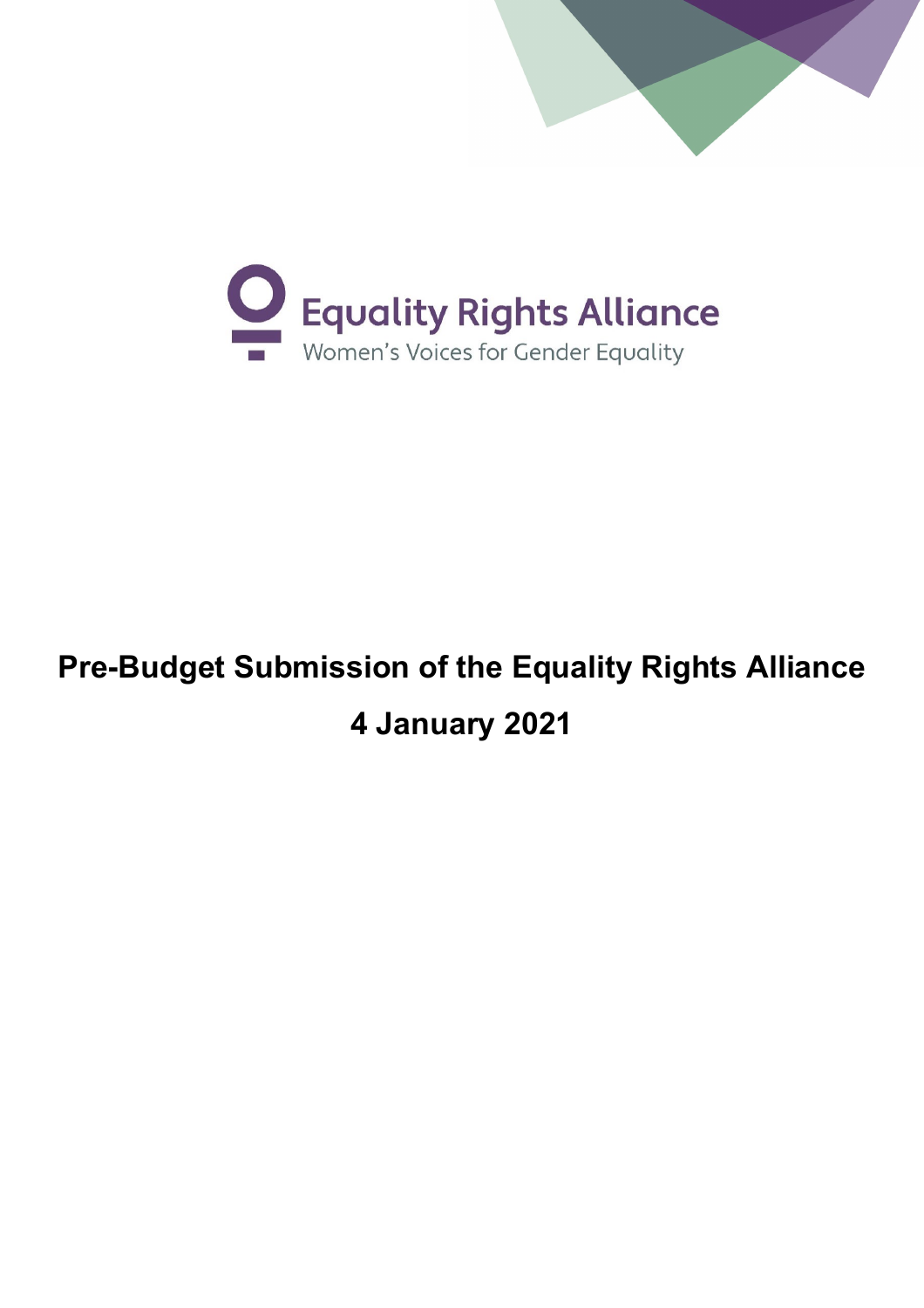# **Equality Rights Alliance**

Equality Rights Alliance (ERA) is Australia's largest network advocating for women's equality, women's leadership and recognition of women's diversity. We bring together 64 non-government organisations and social enterprises with a focus on the impact of policy or service delivery on women. We are one of the six National Women's Alliances, funded by the Commonwealth Office for Women.

This submission is endorsed in whole or in part by the following members of Equality Rights Alliance and also by the Australian Women Against Violence Alliance:

- 2020Women
- Aboriginal Legal Rights Movement
- Alevi Federation of Australia
- Australasian Council of Women and Policing
- Australian Baha'i Community Office of **Equality**
- Australian Centre for Leadership for Women
- Australian Graduate Women
- Australian Federation of Medical Women
- Australian Motherhood Initiative for Research and Community Involvement
- Australian National Committee for UN Women
- Australian Women's Health Network
- CARE Australia
- Children by Choice
- COTA Australia
- FECCA Women's Committee
- **Feminist Legal Clinic**
- Fitted for Work
- Gender Equity Community of Practice
- Girl Guides Australia
- Good Shepherd Australia New Zealand
- Homebirth Australia
- Human Rights Law Centre
- Immigrant Women's Speakout Association NSW
- International Women's Development Agency
- JERA International
- Jessie Street National Women's Library
- Justice Connect
- **Maternity Choices Australia**
- Marie Stopes Australia
- Migrant Women's Lobby Group of South Australia
- Multicultural Women's Advocacy ACT
- National Association of Services Against Sexual Violence
- National Council of Churches of Australia Gender Commission
- National Council of Jewish Women of Australia
- National Council of Single Mothers and Their Children
- National Foundation for Australian Women
- NSW Council of Social Services<br>• National Older Women's Network
- National Older Women's Network<br>• National Union of Students (Wome
- National Union of Students (Women's Department)
- Project Respect
- Public Health Association of Australia (Women's Special Interest Group)
- Reproductive Choice Australia
- Safe Motherhood For All Inc
- Sexual Health and Family Planning Australia
- Soroptimist International
- Sisters Inside
- Union of Australian Women
- United Nations Association of Australia Status of Women Network
- Victorian Immigrant and Refugee Women's **Coalition**
- VIEW Clubs of Australia
- Women in Adult and Vocational Education
- Women in Engineering Australia
- Women on Boards
- Women with Disabilities Australia
- Women's Equity Think Tank
- Women's Electoral Lobby
- Women's Environment Network Australia
- Women's Housing Ltd
- Women's Information Referral Exchange
- Women's International League for Peace and Freedom
- Women's Legal Services Australia
- Women's Property Initiatives
- Women Sport Australia
- Working Against Sexual Harassment
- YWCA Australia
- Zonta International Districts 22, 23 and 24

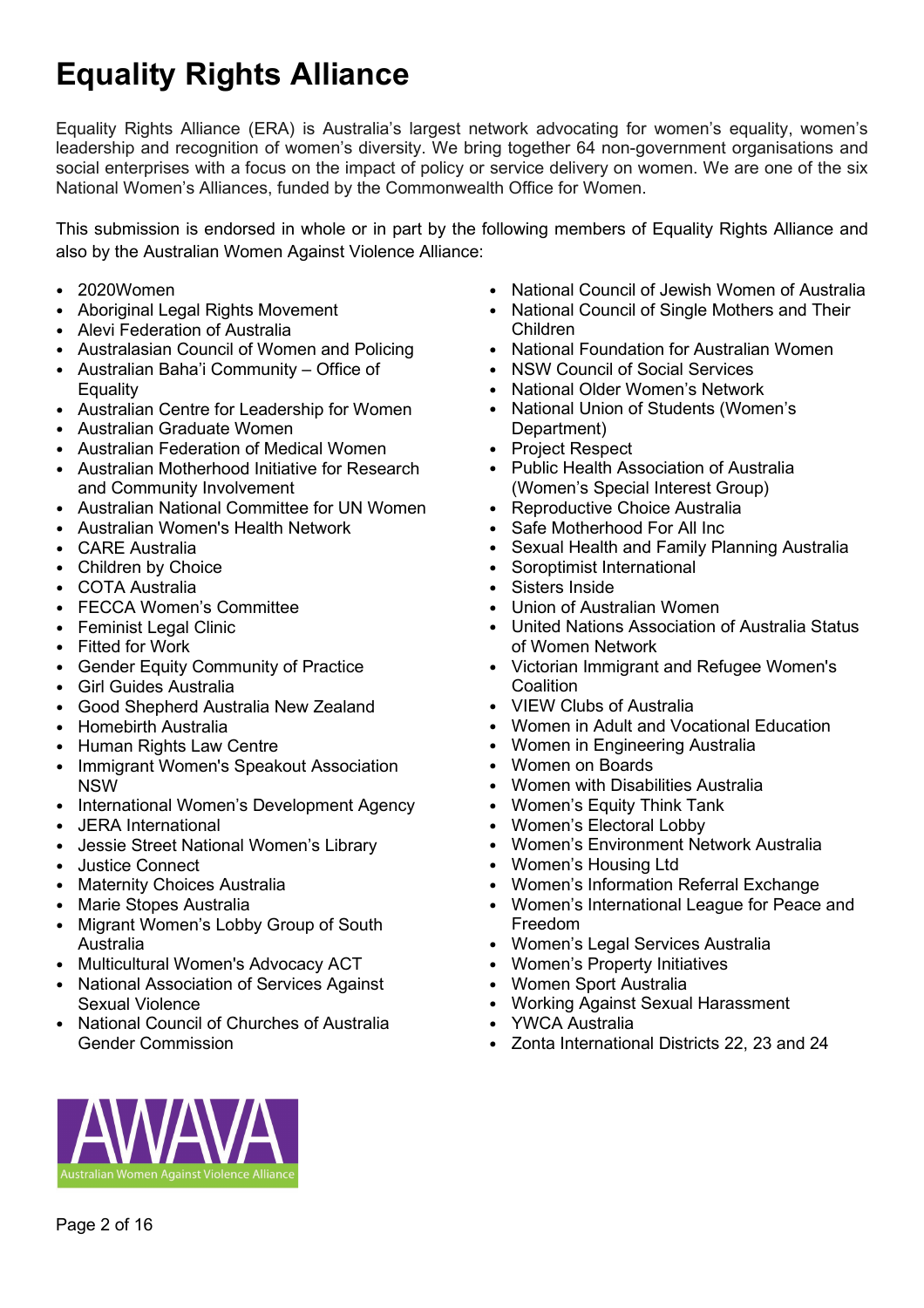## **Executive Summary**

The COVID-19 pandemic is both a public health and an economic crisis, with long-term economic impacts to the Australian population. Women, particularly young women, are one demographic group impacted in specific ways. This is not unexpected: disasters such as the pandemic have been shown to deepen gender inequality and amplify traditional gender roles, with negative effects for women, girls and gender diverse people.

Gender equality and women's economic participation is crucial to the GDP, to economic recovery and to Australia's future resilience. Women's contribution to the economy is estimated to have added 22% to GDP [i](#page-13-0)n 35 years since 1974. $\overline{a}$  The economic fallout from the pandemic has worsened and is worsening gender inequalities and threatens the broader economy. To date, COVID-19 has increased the disproportionate burden of unpaid care done by women in cisheteronormative partnerships,<sup>[ii](#page-13-1)</sup> and has set back women's economic equality by one year for every month of the crisis.<sup>[iii](#page-13-2)</sup> Women's (particularly young women's) disproportionate loss of work and hours[iv](#page-14-0) combined with the increase in unpaid care work has created a significant risk that women impacted by the downturn will become detached from the labour market long-term. Women will also experience greater future disadvantage from measures enabling early access to superannuation,<sup> $\vee$  $\vee$  $\vee$ </sup> as they already accumulate less superannuation by retirement.  $\vee$  it is concerning that people under 30 are the largest group wanting early access to superannuation,<sup>[vii](#page-14-3)</sup> as negative impacts will be compounded for young women and non-binary people who experience multiple forms of disadvantage. Over time, these factors may lead to an exacerbation of the gender gap in retirement savings and a further increase to levels of homelessness among older women.

It is imperative that Australia's Federal Budget is responsive to the gendered nature of the COVID-19 crisis and is designed to optimize the role gender equality can play in Australia's economic recovery.

This submission acknowledges that the ongoing emergence of COVID-19 clusters in Australia and the rapidly increasing spread of COVID-19 internationally means that the crisis is far from over and the economy is operating in a highly unstable environment. To place Australians and the Australian economy in the best position for success, gender responsive measures and economic stimulus should remain a priority for Australia's recovery.<sup>[viii](#page-14-4)</sup> Our recommendations therefore fall into three categories:

- 1. Gender responsive budgeting;
- 2. Economic recovery and stimulus measures;
- 3. Permanent investments in women's economic empowerment.

We consider these recommendations to be critical to developing a gender responsive budget and enabling a robust and gender equitable recovery from the COVID-19 crisis.

#### **Recommendations:**

#### *Gender responsive budgeting*

1. Apply Gender Responsive Budgeting (GRB) tools[ix](#page-14-5) to track and monitor gender equality across the budget and the policy development cycle.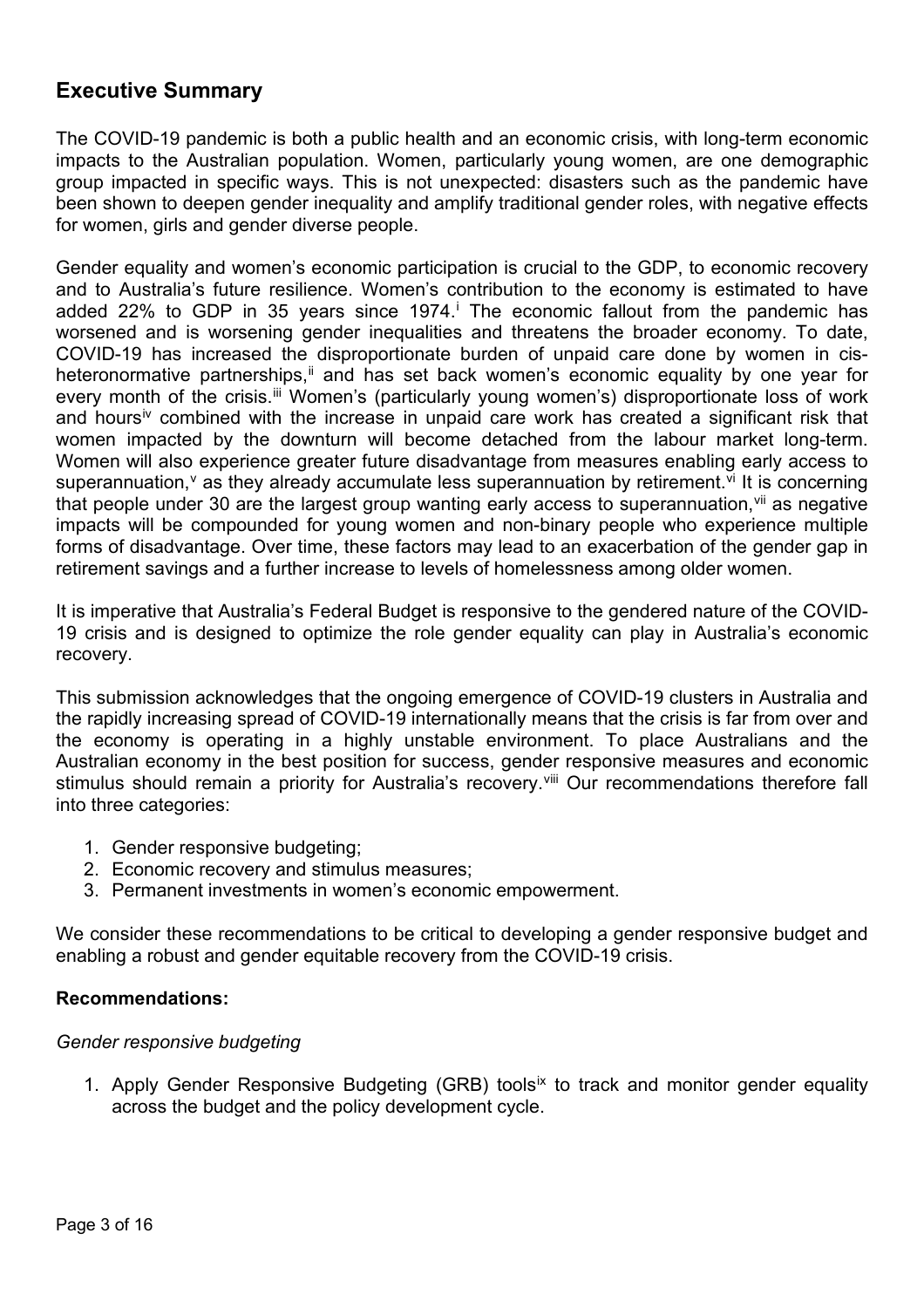2. The Parliamentary Budget Office to implement the Joint Committee of Public Accounts and Audit's recommendation to consider gender distributional analysis of all Budget measures.<sup>[x](#page-14-6)</sup>

#### *Economic recovery and stimulus measures*

- 3. Extend the Coronavirus Supplement, and expand eligibility to include Disability Support Pension, Carers Payment, Carers Allowance and people on temporary visas.
- 4. Reinstate JobKeeper payments, and expand to include people on temporary visas, universities and other excluded industries.
- 5. Reinstate emergency relief for ECEC including JobKeeper eligibility.

#### *Permanent investments in women's economic empowerment*

- 6. Permanently increase JobSeeker and related payments in line with costs of living, and link rate to wage growth, and boost Commonwealth Rent Assistance.
- 7. Invest in the construction of social housing as economic stimulus, based on the successful 2009 Social Housing Initiative (SHI).
- 8. Invest in social infrastructure (including early childhood education and care, and aged care), supported by a review into the structure, funding and provision of care services to inform a coordinated strategy that will maximise investment for quality, fit for purpose client-centred services based on qualifications linked career pathways to decent, secure employment in care related occupations and industries.
- 9. Invest in job growth in feminised sectors (ie retail, services, hospitality, health, education and care).
- 10.Provide additional funding for the JobTrainer scheme to support VET providers and employers to run advertising and recruitment campaigns which challenge gender and racial stereotypes and norms underpinning enrolments, to address gender and other biases in enrolment and graduate outcomes.
- 11.Reform the Child Care Subsidy, including investigating an increase in the subsidy and taper to address the Workforce Disincentive Rate.
- 12.Increase resourcing to women's specialist sexual, domestic and family violence services, including women's and Aboriginal and Torres Strait Islander community controlled legal services, to respond to increased rates of gender-based violence during the pandemic.
- 13.Make sexual and reproductive health Medicare Benefits Schedule item numbers permanently available to all telehealth providers.
- 14.Fund a national women's health peak body to provide critical, timely and evidence-based advice on health, by returning resourcing to the Australian Women's Health Network.
- 15.Renew funding for the six National Women's Alliances for a period of four years (July 2021 to June 2025) to permit multi-year engagement with the Federal Government which bring women's voices to the COVID-19 recovery. A women's alliance for women with disability, auspiced by Women with Disablities Australia, should also be established.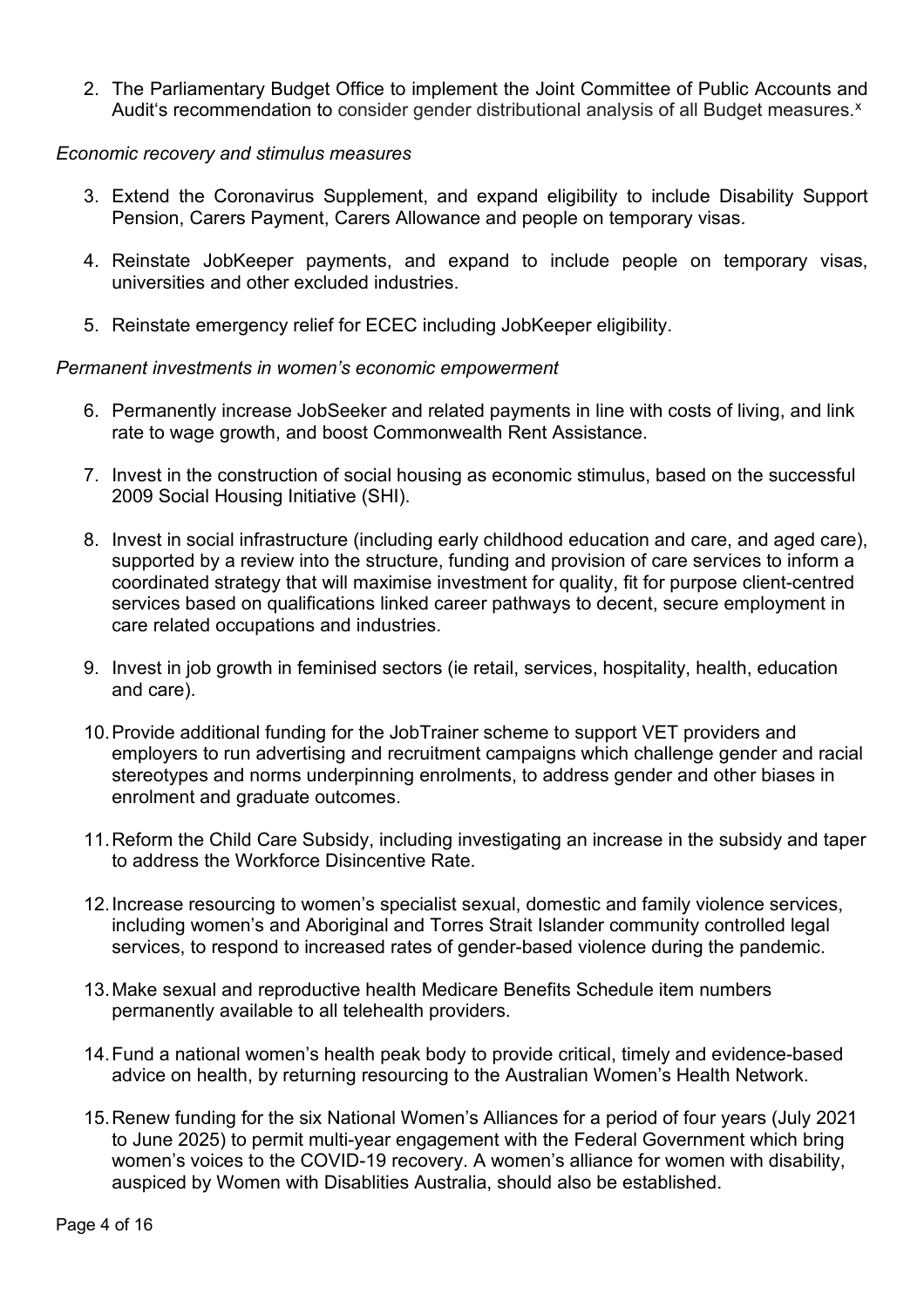# **Gender Responsive Budgeting**

A gendered analysis of the Budget is essential to implement the Government's gender equality commitments of increasing women's safety, strengthening women's economic security and supporting more women into leadership.

The October 2020 Budget was a clear demonstration that the right processes and tools are not in place to deliver a budget that identifies and capitalises on opportunities to improve women's economic welfare and tap their economic potential. It has become clear that the federal budget process needs to be fundamentally changed to deliver a gender responsive budget.

Australia has regularly made international commitments to implement GRB or similar systems.<sup>[xi](#page-14-7)</sup> We have also seen greater interest in and adoption of GRB at the state level in Australia and at the international level<sup>xii</sup>.

Gender Responsive Budgeting advances gender equality by:

- o tracking government expenditure to improve accountability and transparency for the government's gender equality goals, in line with our SDG commitments; Xili
- o recognising and making visible differential impacts across genders of all budgetary measures;
- o comprehensively linking policies across areas through a gender equality lens to address policy incoherence and siloed approaches to gender equality;
- o using this analysis to influence budgetary decision-making to limit the negative impacts on women of revenue or expenditure measures and identify measures to advance gender equality.

Gender budgeting should "eradicate gender asymmetry in budgets" [xiv](#page-14-10) by covering both the incorporation of gender distributional analysis in its costings. <sup>xviii</sup> expenditure and revenue measures, including analysis of the investment required to achieve gender equality in Australia.<sup>[xv](#page-14-11)</sup> It is critical that gender analysis is incorporated into tax and transfer measures to identify and address the differential impacts of policy across genders, particularly those tax settings that exacerbate gender inequality.<sup>[xvi](#page-14-12)</sup> The Joint Committee of Public Accounts and Audit, has recommended <sup>[xvii](#page-14-13)</sup> that the Parliamentary Budget Offi[c](#page-14-14)e give further consideration to

Implementation of Gender Responsive Budgeting (GRB)<sup>[xix](#page-14-15)</sup> tools would allow for these measures to be tracked and monitored across the policy development cycle. GRB tools can be adapted to understand the budget implications for different population groups, including people of different genders, Aboriginal and Torres Strait Islander people, culturally and linguistically diverse people, people with disability, LGBTIQ+ people, people of different ages, and others, where these factors are a more relevant starting point for analyzing budgetary impacts, and can be cross-cut with one another to provide an intersectional analysis.

To be effective, an Australian GRB process must:

- o **sit at a range of points** across the policy and budget development cycle, not at a single point in the process. Key points are during policy development, at the point of assessing costs and benefits, and in the budget papers themselves;
- o be **deeply embedded in the normal routines** of budget and policy development;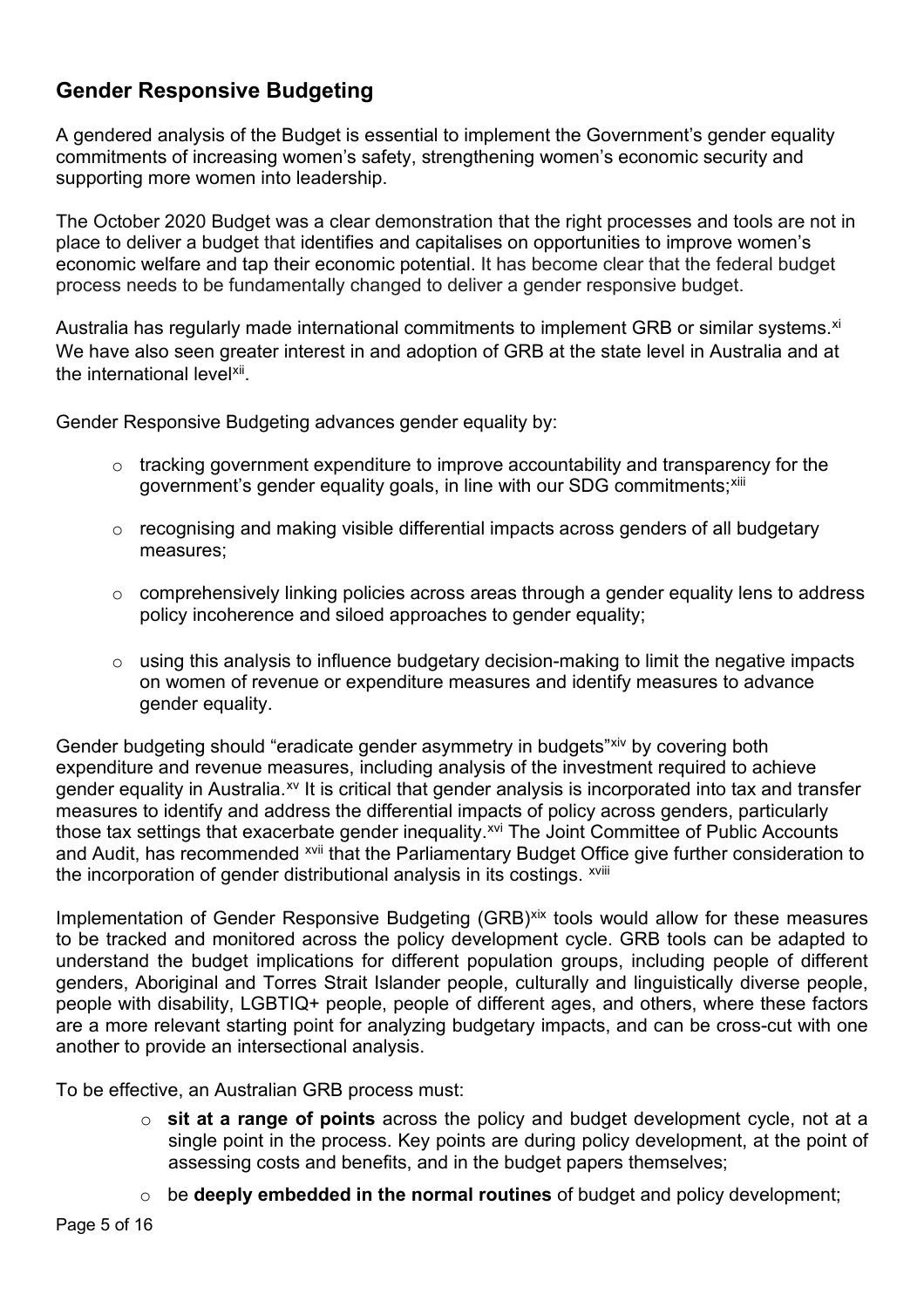- o **identify gender biases** and improve awareness of gender among policy and decision makers;
- o **identify the resources** needed to achieve equality;
- o increase **transparency and accountability** on gender issues;
- o establish **measurable indicators** for public reporting;
- o incorporate an increasingly sophisticated **intersectional analysis**, and
- o **involve** actors both inside and outside government (such as NGOs and universities) to monitor and evaluate policy. This should include both internal review and review by resourced outside actors such as NGOs and researchers.

GRB must not become merely a compliance activity. Training and leadership in this area must stress that GRB is a vital tool for developing better targeted policy and more efficient use of resources. To be sustainable over the long term, the GRB process will require active parliamentary support and monitoring, a resourced and well-trained public service with oversight and leadership in Cabinet, Treasury and across all other Departments, and access to the necessary data for GRB analysis.

GRB is not possible without the systematic and properly resourced collection and use of gender statistics. Strong gender statistics:

- o are collected and presented by sex as a primary and overall classification;
- o reflect the concerns and lived experiences of women and girls;
- $\circ$  are based on concepts and definitions that adequately reflect the diversity of women and men and capture all aspects of their lives;
- o take into account stereotypes and social and cultural factors that may induce gender bias in the data, and
- o include data that uncovers different behaviours and experiences among genders (eg: time-use data or data on health outcomes).

Collecting gender disaggregated data requires adequate resourcing of and gender awareness in statistical offices, gender data transparency and availability, as well as civil society participation in identifying required datasets. There is also a need to review data standards on sex and gender so that the lived experience of people outside the gender binary are counted and included accurately.

#### **Recommendations:**

• *Apply Gender Responsive Budgeting (GRB) tools[xx](#page-14-16) to track and monitor gender equality across the budget and the policy development cycle.*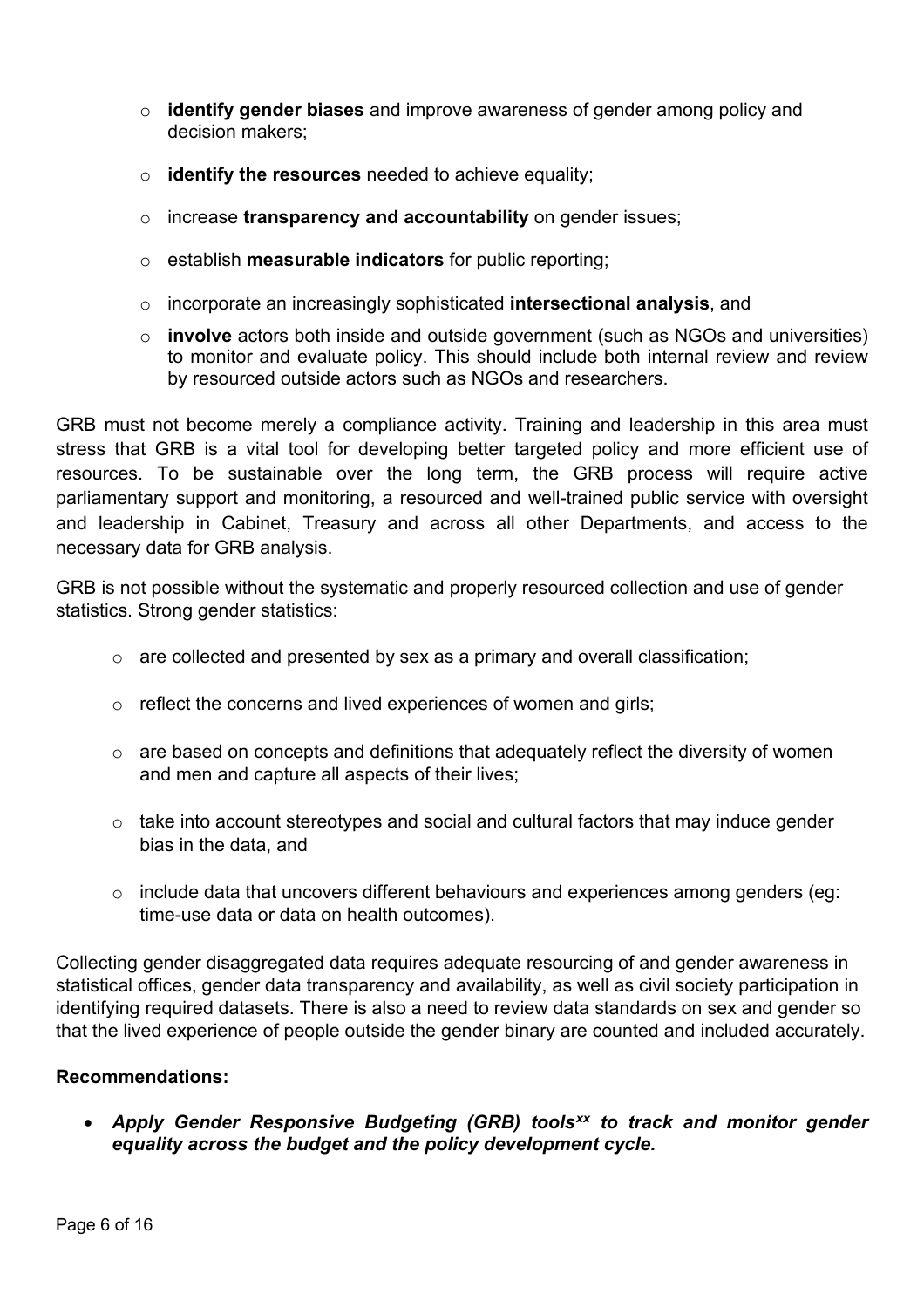• *The Parliamentary Budget Office to implement the Joint Committee of Public Accounts and Audit's recommendation to consider gender distributional analysis of all Budget measures.[xxi](#page-14-17)*

### **Economic recovery and stimulus measures**

#### *Extend and expand eligibility for the \$550 Coronavirus Supplement*

The continuing emergence of clusters and associated lockdowns have negatively impacted on the expected stabilization of economic activity in Australia, resulting in ongoing economic loss for many people. According to the Australia Institute, the announcement to cut the JobSeeker Coronavirus Supplement by \$150 per work would push 370,000 Australians into poverty. ERA supports the calls of the National Council of Single Mothers and their Children to extend the Coronavirus Supplement at the \$550 rate, until the crisis has stabilized and the income support payment raised to support a quality of life above the poverty line and which is indexed to wages.

Maintaining the Coronavirus Supplement rate is critical given increasing rates of gender-based violence during COVID-19.<sup>[xxii](#page-14-18)</sup> I[t](#page-14-19) is estimated to cost \$18,000 for a victim/survivor to leave a violent relationship and establish safety.<sup>xxiii</sup> Lack of access to capital therefore serves as a significant barrier to escaping violence. PwC estimates that violence against women costs \$21.7 billion a year (including to the Federal, State and Territory governments), including \$2.1 billion per year in lost productivity.<sup>[xxiv](#page-14-20)</sup> Eligibility for the supplement should be expanded to include the Disability Support Pension, Carers Payment, and Carers Allowance. According to ABS data, 17.7% of people in Australia experience disability. People with disability are experiencing additional and unforeseen costs as a result of COVID-19.<sup>[xxv](#page-14-21)</sup> It is worth noting that women with disability experience higher rates of gender-based violence, compared to women without disability. Government pensions are the main source of personal income for 42% of people with disability of working age; the median gross weekly personal income of people with disability is half that of people without disability; and more than 45% of people with a disability live in poverty.

The Grattan Institute has identified that for every dollar of cash payments made to low-income households, through payments such as the Coronavirus Supplement, GDP is boosted between 60c and one dolla[rxxvi](#page-14-22) and serves as a vital support for the economy in the current uncertain environment.

#### **Recommendation:**

• *Extend the Coronavirus Supplement, and expand eligibility to include Disability Support Pension, Carers Payment, Carers Allowance and people on temporary visas.*

#### *JobKeeper*

The ongoing emergence of clusters and hotspots highlights the importance of making it possible for everyone to stay home and quarantine when necessary. In addition to extending the period in which JobKeeper is available, JobKeeper eligibility must be extended to people on temporary visas. Under pandemic conditions people on temporary visas face a range of barriers to returning to the[i](#page-14-23)r country of citizenship,<sup>xxvii</sup> and as the Grattan Institute has noted, many countries have extended financial support to people on temporary visas during the pandemic. Moreover, excluding people on temporary visas from accessing JobKeeper has unintended consequences as it means the scheme provides less generous and inequitable support to industries and businesses who employ workers on temporary visas. According to Grattan, extending the scheme to people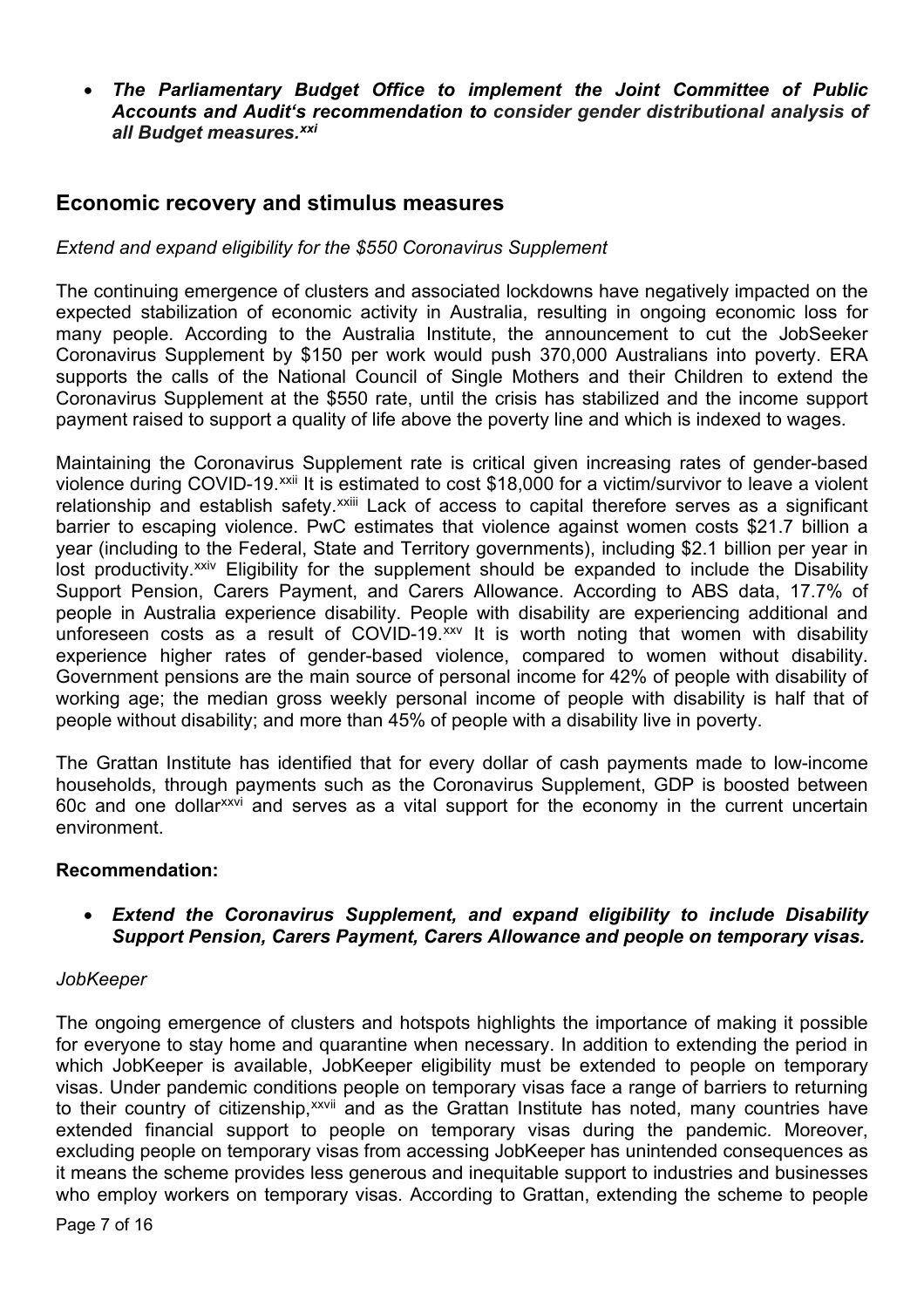on temporary visas for six months would cost \$10.6 billion. Eligibility for the JobKeeper payment should also be extended to university employees. Tertiary education is an important employer of women, with 57.9% of the work[fo](#page-14-24)rce female, a figure which increases among part-time (75.8%) and casual workers (58.8%). xxviii Extending JobKeeper to universities would support women, as well as the diversity and innovation of research and knowledge produced in universities. Savings made from changes to JobKeeper which reduce the rate available for workers who work less than 20 hours a week should be repurposed toward extending the scheme to people on temporary visas and university workers.

#### **Recommendation**

#### *Reinstate JobKeeper payments, and expand to include people on temporary visas, universities and other excluded industries.*

#### *Provide a wage guarantee to the child care sector*

Quality early childhood education and care (ECEC) has significant benefits for the social, emotional and cognitive development of Australian children, and research shows the early years to be critical in setting children up for life. Economic analysis shows the benefits from access to quality ECEC have positive flow on impacts for the economy.<sup>[xxix](#page-14-25)</sup> ECEC is also a critical driver of economic recovery and of women's workforce participation, while women's economic participation is in turn crucial to the economic recovery. Women's contribution to the economy is estimated to have added 22% to GDP in 35 years since 1974.<sup>[xxx](#page-14-26)</sup> Addressing the risk to women's employment posed by COVID-19 is therefore crucial to both gender equality and economic recovery. Finally, ECEC is a highly feminized workforce, which makes it a good target for measures which aim to improve women's economic security.

Safeguarding the ECEC system is crucial for Australia's recovery. Additional support measures for the sector are needed until the economy is more stable and a comprehensive review of ECEC is possible. The withdrawal of JobKeeper payment and shift to transition support measures were detrimental to the sector.<sup>[xxxi](#page-14-27)</sup> The early withdrawal of support indicates a failure in recognising the Care Services<sup>xxxii</sup> and 86.7% of the Preschool Education<sup>xxxiii</sup> workforce) and prevent further value of care work, and in particular the lifeline it provides to working families as a frontline service during the nationwide lockdown restrictions. A wage guarantee should be provided to ECEC to support the empl[o](#page-14-28)yment of early educators (the majority of w[ho](#page-14-29)m are women - 95.6% of Child gendered employment losses, while ensuring the viability of an essential service.

#### **Recommendation**

• *Reinstate emergency relief for ECEC including JobKeeper eligibility.*

#### **Ongoing investment in women's economic empowerment**

*Permanently increase the rate of JobSeeker and related payments and boost Commonwealth Rent Assistance* 

ERA supports the widespread calls for a permanent increase to the rate of JobSeeker and a boost to Commonwealth Rent Assistance. A liveable JobSeeker payment is critical to both the ability to contain spread of COVID-19 (by ensuring secure income and housing) and to Australia's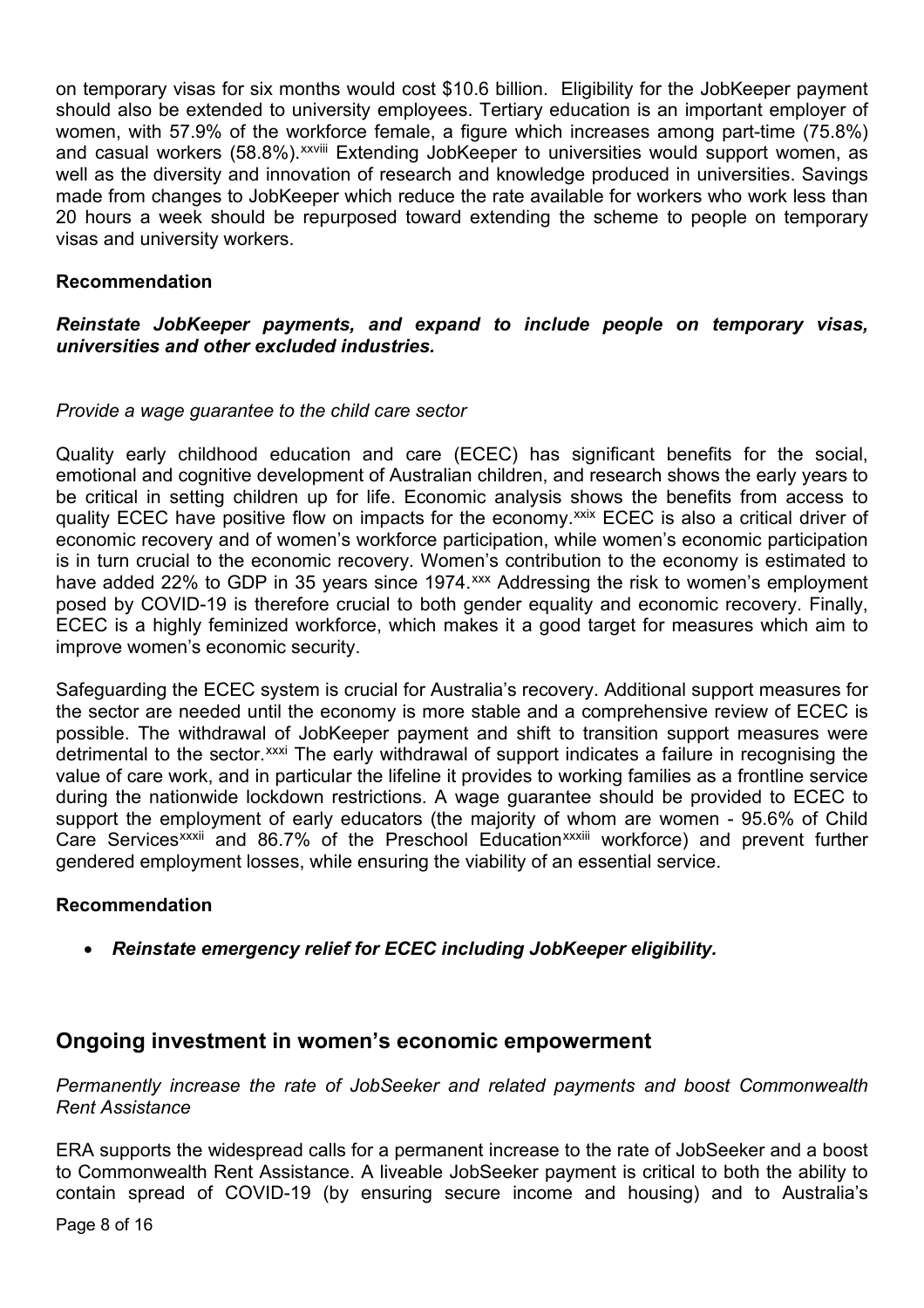economic recovery. We endorse ACOSS' statement that, *'[i]Instead of cutting JobSeeker Payments by \$300 per fortnight, the Government must permanently secure the basics, including incomes and housing; create jobs and restore employment, avoiding another recession. Thi[s](#page-14-30)  requires the certainty of a permanent, adequate increase to the JobSeeker payment…".xxxiv* violence has increased during the pandemic.<sup>xxxvi</sup> The <u>[550 Reasons to Smile](https://www.550reasonstosmile.com/)</u> campaign has According to the Grattan Institute, permanently increasing the rate of JobSeeker would help the economic recovery by ensuring people have capacity to search for a job and are equipped to commence employment where available. We commend to Treasury the submission made by Good Shepherd Australia New Zealand, which showed how the low rate of JobSeeker (then Newstart) payment acted as a barrier to women's employment, because of the financial outlay required to seek and successfully find employment.<sup>[xxxv](#page-14-31)</sup> We further echo the calls of ERA member NCSMC to consider gender-based violence when rebuilding the income support system after the COVID-19 crisis, and particularly to consider the inadequacies of the pre-existing rate in light of the waiting times for meeting the needs of women escaping violence. This is particularly critical in light of findings from the Australian Institute of [C](#page-14-32)riminology that sexual, domestic and family highlighted the stories and benefits of the \$550 Coronavirus Supplement to single parents, including victims/survivors of violence. ERA recommends permanently increasing the rate of JobSeeker in line with a living wage, and boosting Commonwealth Rent Assistance in order to support economic recovery and achieve positive economic outcomes for women.

#### **Recommendation**

• *Permanently increase JobSeeker and related payments in line with costs of living, and link rate to wage growth, and boost Commonwealth Rent Assistance.*

#### *Investment in social housing construction*

Women, particularly Aboriginal and Torres Strait Islander women, are overrepresented as users of housing support systems including social housing, of which there is a significant shortfall. [Be](#page-14-33)fore COVID-19, single, older women were the fastest growing cohort at risk of homelessness.<sup>xxxvii</sup> [4](#page-14-34).6% of clients accessing homelessness services in 2018-19 were women aged 55 and over,<sup>xxxviii</sup> and homelessness.<sup>xxxix</sup> Older women's homelessness is driven by lifetime accumulation of economic recent research e[s](#page-14-35)timates that as many as 405,000 women aged 45 and over are at risk of insecurity which may be compounded by experiences of violence.

There is a risk that the factors which have led to older women's risk of homelessness in the present time are being recreated for the current cohort of young women. During the early stages of COVID-19 women, particularly young women, lost employment at a higher rate than men (men's employment down 6.2% and women down by 8.1% between 14 March and 18 April).<sup>[xl](#page-14-36)</sup> Women will also experience greater future disadvantage from measures enabling early access to superannuation, as women accumulate less super over their lifetimes due factors such as the wage gap and time spent out of the workforce while providing unpaid care.<sup>[xli](#page-15-0)</sup> It is concerning that people under 30 were the largest group accessing superannuation,<sup>[xlii](#page-15-1)</sup> as the negative impacts of reduced balances will be compounded over time for young women and people experiencing multiple forms of disadvantage.

Equity Economics estimates that by June 2021 rising unemployment and the removal of the JobSeeker supplement will combine to increase homelessness across Australia by 9 per cent, representing 7,500 more people experiencing homelessness. At the same time the number of Australians experiencing housing stress is also forecast to rise with the number of house[h](#page-15-2)olds estimated to be under housing stress to increase by 24 per cent to almost 880,000 families. Xliii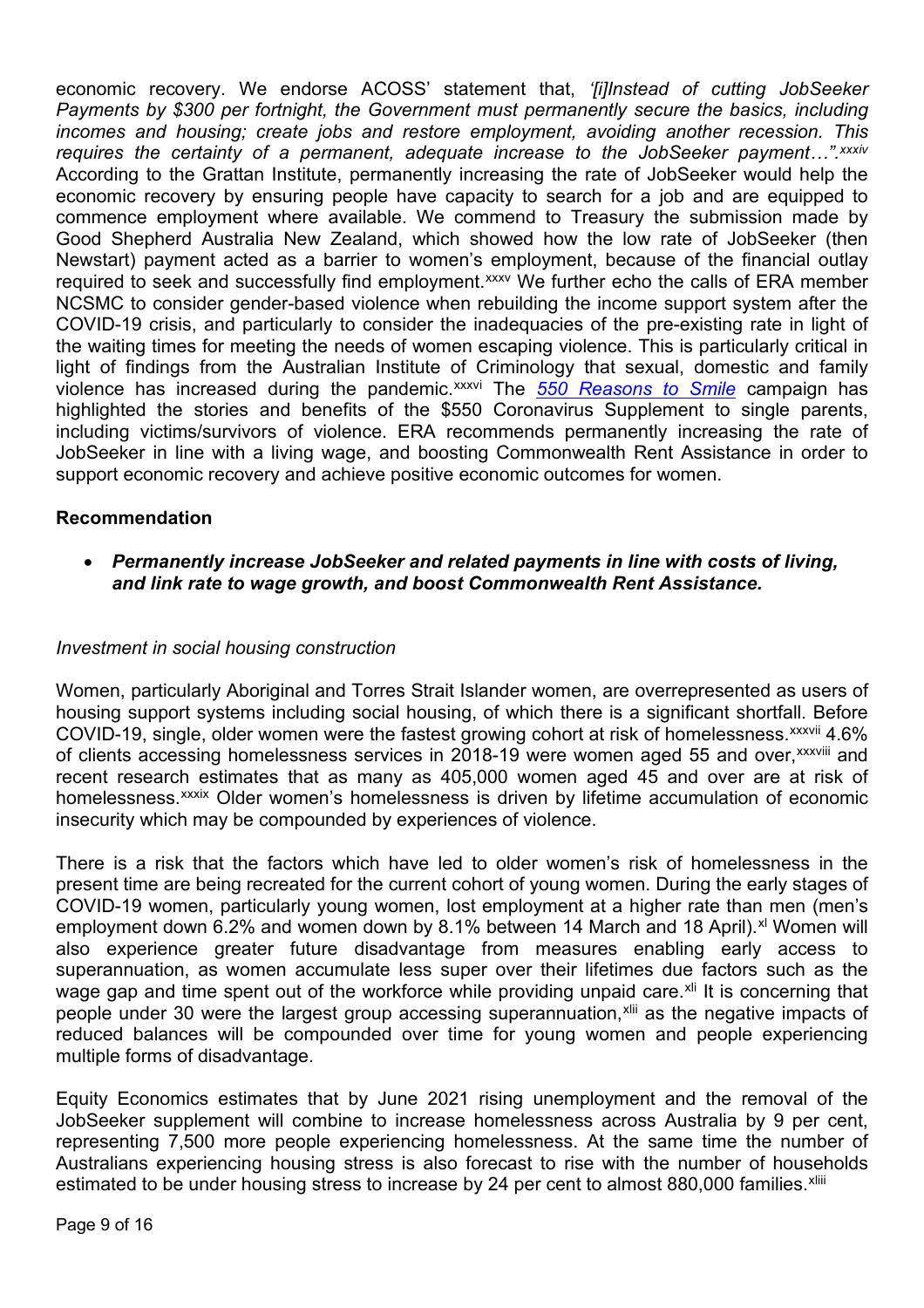The construction of social housing should be considered a priority recovery measure. The \$5.6m 2008 Social Housing Initiative (SHI) has been credited for adding \$1.1 billion per annum to the GDP over the 4 years of the initiative, and for increasing employment in the construction sector by an estimated 14,000 FTE during its duration. Xiiv The SHI had positive benefits for the social housing system including the addition of almost 20,000 dwellings. Almost 100% of dwellings achieved 6 star-energy ratings and adaptability, constituting additional savings and poverty alleviation for social housing users.

Despite the success of the SHI, Australia still has a critical housing shortage, which must be addressed urgently. In 2019 the UNSW City Futures Research Centre estimated that the existing deficit of 651,300 social and affordable homes will blow out to nearly 1,024,000 by 2036.<sup>xl∨</sup> In the long term, Equity Economics estimates that an additional 30,000 social housing units would reduce the number of Australians experiencing homelessness by around 4,500 per year and save \$135 million in direct support costs. [xlvi](#page-15-5)

A proposal put forward by the Community Housing Industry Association and National Shelter entitled *Social Housing Acceleration and Regeneration Program* (SHARP) calls for \$7.7 billion allocated to build or upgrade 3[0,](#page-15-6)000 social housing dwellings over four years, and will generate 18,000 FTE jobs in [e](#page-15-7)ach year<sup>xivii</sup> and an increase in economic output of up to \$18.2 billion per year over four years.<sup>xlviii</sup> New housing stock must also be appropriate to the needs of all women, including energy efficient and universal design as standards and considering adaptable designs which would permit repurposing or re-sizing where appropriate.

#### **Recommendation**

• *Invest in the construction of social housing as economic stimulus, based on the successful 2009 Social Housing Initiative (SHI).*

#### *Investment in social infrastructure*

Investment in the care sector has more positive implications for GDP and women's employment than investment in physical infrastructure. The 2016 *Investing in the Care Economy* report by the Women's Budget Group estimated that a 2% investment of GDP (\$17.9 billion), in conditions of high unemployment, would lead to the creation of 600,000 jobs in Australia and a 2.3% growth in employment, in comparison with 0.5% growth in employment from a similar investment in construction, which importantly, would '*increase rather than decrease the gender gap in emp[l](#page-15-9)oyment'*.<sup>xiix</sup> Similarly, The Australia Institute<sup>l</sup> estimates that for every \$1 million investment in the education and training, and health care and social assistance sectors, 14.9 and 10.2 jobs would be created respectively.<sup>[1](#page-9-0)</sup> Moreover, most of these jobs would benefit women (The Australia Institute estimates 10.6 and 7.9 respectively)<sup>ii, ii</sup> which would substantially progress the Government's commitment to women's economic security.

Quality and resilient social infrastructure, including aged care and ECEC, are critical to Australia's capacity to cope with the impacts of COVID-19. Investment in social infrastructure is therefore an opportunity to build a more resilient Australia for both this and future crises. Both ECEC and aged care have emerged as essential services, yet workers are highly casualised and paid relatively low wages, resulting in their needing to work across multiple sites to make ends meet. There is a clear requirement for further investment to maintain and provide quality services to meet need safely,

<span id="page-9-0"></span><sup>&</sup>lt;sup>1</sup> The difference between these figures is accounted for by the fact that the *Investing in Care* report estimates both direct and indirect employment, while The Australia Institute report only considers direct employment effects. When focusing on direct employment effects only, Investing in Care estimates would equate to roughly 15 jobs generated per \$1 million of investment.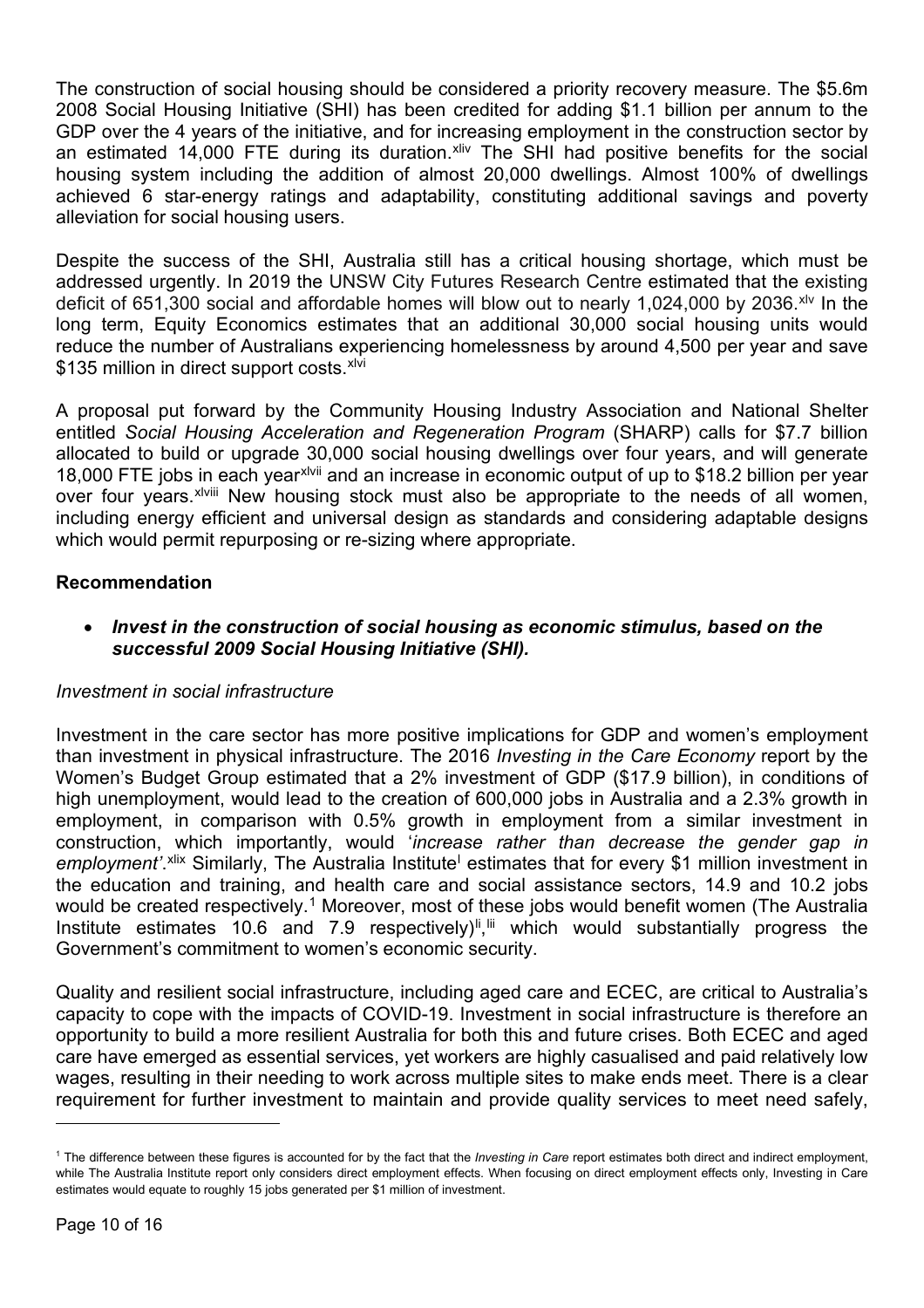effectively and efficiently. To enhance the capacity and quality of investment in these critical sectors and maximise outcomes, there is a need for a comprehensive review into the structure, provision and funding of care services and their relationship with gender equality. Findings of this review would provide the evidence base for development of a coherent national strategy to maximize investment for quality, fit for purpose client-centered services based on qualifications and career pathways to decent, secure employment in care related occupations and industries.

#### **Recommendation**

• *Invest in social infrastructure (including early childhood education and care, and aged care), supported by a review into the structure, funding and provision of care services to inform a coordinated strategy that will maximise investment for quality, fit for purpose client-centred services based on qualifications linked career pathways to decent, secure employment in care related occupations and industries.*

#### *Gender equitable VET reform*

JobTrainer is a welcome investment in Vocational Education and Training (VET) and retraining Australians for new employment opportunities as is the Government's commitment of \$25.1 million for the Women in STEM Cadetships and Advanced Apprenticeships to create STEM career pathways for up to 500 women through industry-sponsored advanced apprenticeship-style courses, starting in 2021.<sup>Iiii</sup>.

However, ERA is concerned that the benefits of the stimulus will primarily flow through to men. Part of the issue is that Australia has a highly gender-segregated workforce, which is reflected in VET. VET has both gendered enrolment trends and graduate employment gaps. Men have higher VET enrolment rates than women<sup>[liv](#page-15-13)</sup> and are more likely to report improved employment status social assistance (which are some of the lowest paid jobs in the country) is women-dominated,<sup>lviii</sup> after training.<sup>[lv](#page-15-14)</sup>. Men who complete a VET qualification will earn just \$700 less a year than if they complete university, but women earn almost \$10,000 less.<sup>[lvi](#page-15-15)</sup> This difference in graduate outcomes is particularly pronounced for Aboriginal and Torres Strait Islander women. Gender-disaggregated data also shows that men are also more than twice as likely to be apprentices and trainees linked to a VET program.<sup>Ivii</sup> Further, the courses tipped for free and low-cost course places under JobTrainer will primarily benefit men. Out of the six industries identified, only health care an[d](#page-15-17)  and retail trade is relatively gender equitable, (although women are overrepresented in lower paid roles).<sup>[lix](#page-15-18)</sup> Wholesale trade, transport, postal and warehousing, construction, and manufacturing are all industries which disproportionately employ men in comparison to women.

Transforming how we view gender roles and work is key to delivering gender and socially equitable outcomes from JobTrainer that address the fall in women's employment. Women in Adult and Vocational Education (WAVE), Gender Equity Victoria, and the Gender Equity Accredited Training Project (Women's Health Victoria) have called for a specific gender equity framework for the VET sector that aims to drive more equitable uptake of VET and outcomes for graduates, not unlike the Advancing Women in STEM strategy, and which could be additional to the JobTrainer program.<sup>Ix</sup> Such a framework would include strategies to address gender, racial and other stereotypes in student and graduate recruitment and person-centered career counselling for those who have lost their jobs and need to retrain as a result of COVID-19. Improvements to pedagogy and teaching practices to support and include alternative styles of learning are also needed, alongside access to fee-free courses in foundation skills including literacy, numeracy and digital literacies to ensure that VET-enrolled students receive quality education and training. By way of comparison, the Federal government provided \$4.5 million over four years to encourage more women to pursue STEM education and career in the 2018-2019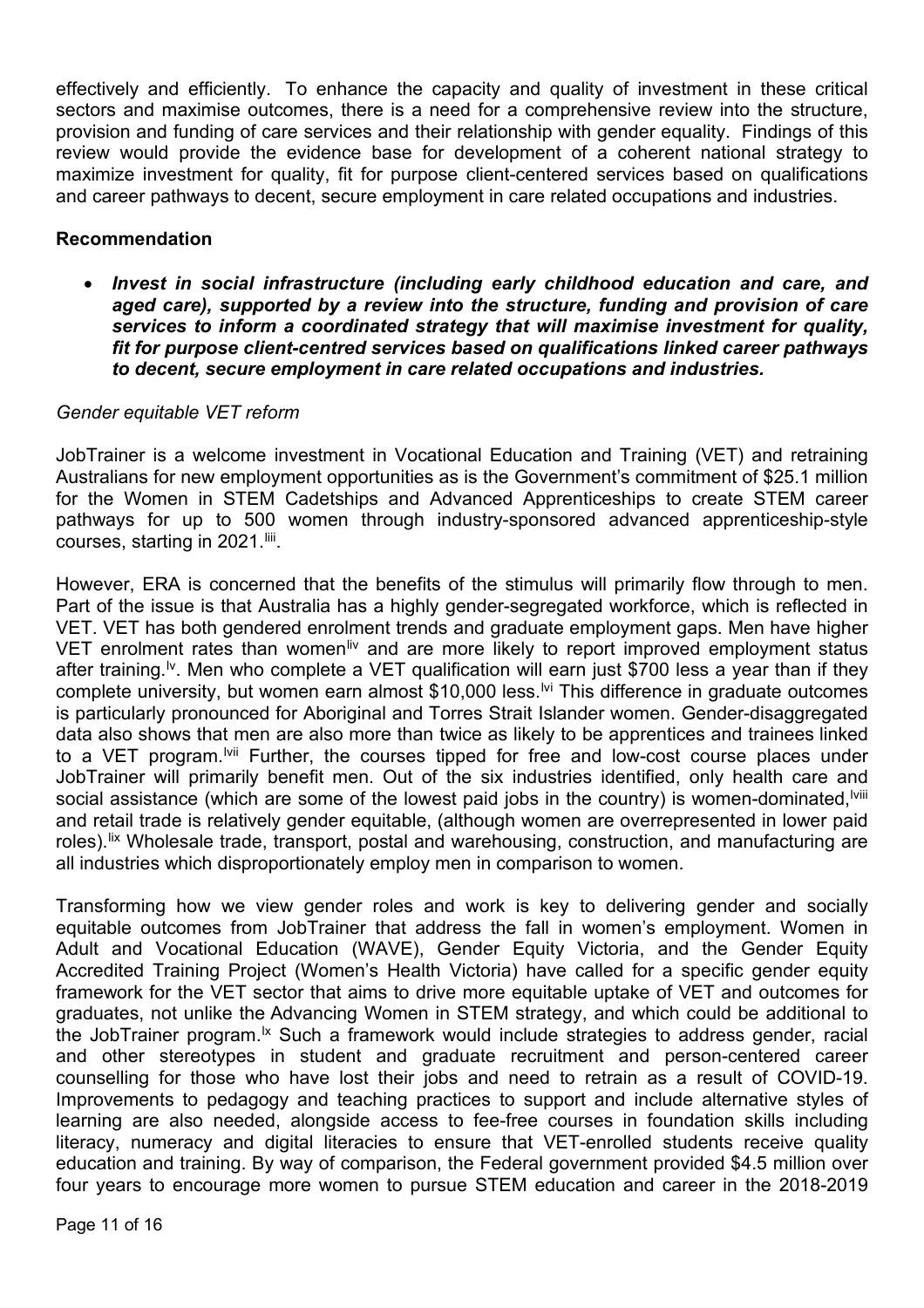budget,<sup>[lxi](#page-15-20)</sup> including the appointment of Women in STEM Ambassador Lisa Harvey-Smith whose the Ambassador<sup>ixiii</sup> and with further funding allocated in the 2020-21 Budget to extend the Women role is to advocate for gender equity in STEM. The initial funding was extended by 3.4 million in the 2019-2020, <sup> $|x|$ </sup> [ou](#page-15-22)t of which \$1.5 million was committed to a digital awareness campaign led by in STEM Ambassador Role in 2023-24 and for the Women in STEM and Entrepreneurship (WISE) Grants Program<sup>lxiv</sup>.

#### **Recommendation**

• *Provide additional funding for the JobTrainer scheme to support VET providers and employers to run advertising and recruitment campaigns which challenge gender and racial stereotypes and norms underpinning enrolments, to address gender and other biases in enrolment and graduate outcomes.*

#### *Reform the Child Care Subsidy*

Currently, the cost of ECEC can be a significant barrier to the ability of women and secondary earners taking on additional work.  $\stackrel{\text{ixv}}{\sim}$  Recent research has identified that the interaction of ECEC *offer*" <sup>xvii</sup> to rebuild the economy, there is a clear economic case for reducing disincentives to work Child Care Subsidy cliffs with a taper.<sup>Ixviii</sup> The Grattan Institute has estimated that increasing the costs with Australia's tax and benefit systems commonly results in Workforce Disincentive Rates (WDR) of 75-120%, where a WDR of 100% means there is no economic benefit is gained from working additional days. Even among low income earners, there is a WDR of more than 100% for a fifth work day.[lxvi](#page-15-25) In a context in which the Prime Minister has stressed that: *"if there is a job to be taken a[n](#page-15-26)d a job that is being offered, then it is an obligation… to take those jobs where they're on*  arising from the cost of ECEC. One option put forward for addressing the WDR is a combination of increasing the percentage of the Child [Ca](#page-15-27)re Subsidy available to all families, and replacing the CCS to 95% with a gradual taper, would cost \$5 billion and deliver a boost to GDP of \$11 billion a vear. Ixix

#### **Recommendation**

• *Reform the Child Care Subsidy, including investigating an increase in the subsidy and taper to address the Workforce Disincentive Rate.*

*Increase resourcing to women's specialist sexual, domestic and family services, including specialist legal services*

A recent Australian Institute of Criminology study<sup>1xx</sup> found that the number of women experiencing sexual, domestic and family violence (SDFV) for the first time has increased during COVID, along with increases in the frequency and severity of SDFV for those women who had experienced violence prior to COVID. Further, more than one third of those who have experienced SDFV during COVID on at least one occasion have not sought help due to safety concerns. There are also concerns that the pandemic has made it harder for support services to reach those in need.

Services are already responding to an increase in complexity of issues relating to SDFV and need to be resourced to respond to an expected surge in numbers of victims-survivors seeking help over time as conditions ease and they feel it is safe to do so. There is an urgent need for increased funding for specialist services including specialist women's legal services and Aboriginal and Torres Strait Islander community controlled legal services. Prior to COVID-19, the 2014 Productivity Commission report<sup>txxi</sup> recommended an immediate investment of \$200 million (\$120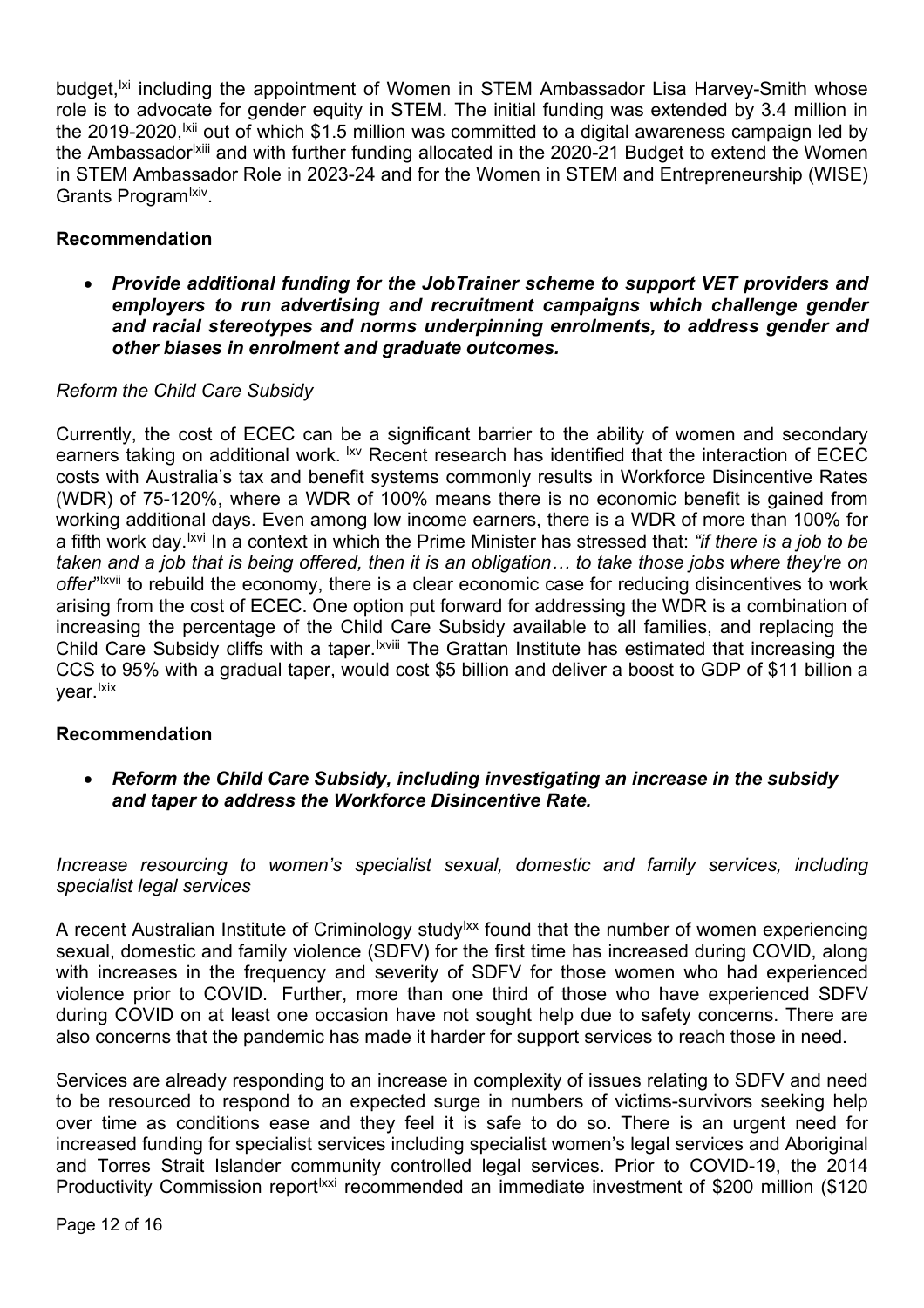million from the Federal government) a year for legal assistance services providing civil, including family law services, as well as a proper assessment of further additional funding requirements for legal assistance services.

The Federal Government has announced \$63.3 million additional funding for the legal assistance sector to address additional legal needs caused by COVID-19. This includes \$49.8 million for legal assistance services, 40% of which must be used in matters relating to domestic violence. This is welcomed, but the Productivity Commissio[n](#page-15-31) recommendations must also be implemented. Further, as noted by our sister alliance AWAVA, <sup>Ixxii</sup> the Federal government has provided a \$150 million package to address increased gender-based violence arising from the pandemic in response to advocacy by the sector, with \$20 million allocated directly by Federal government, and \$130 million between the States/Territories. We support AWAVA's view that this funding must be expanded to support the sector, which was in funding crisis prior to COVID-19, to respond to evolving and increased need over time.

#### **Recommendation**

• *Increase resourcing to women's specialist sexual, domestic and family violence services, including women's and Aboriginal and Torres Strait Islander community controlled legal services, to respond to increased rates of gender-based violence during the pandemic.*

#### *Make sexual and reproductive health MBS item numbers permanently available to telehealth providers*

Temporary Medicare Benefits Schedule item numbers issued during the pandemic enabled improved access to health services via telehealth, including ac[c](#page-15-32)ess to a range of sexual and reproductive health services, at a total cost of \$669 million.<sup>Ixxiii</sup> Many of these services were delivered by specialist doctors with specific sexual and reproductive health training and qualifications. Telehealth reforms [announced on](https://aus01.safelinks.protection.outlook.com/?url=https%3A%2F%2Fwww.health.gov.au%2Fministers%2Fthe-hon-greg-hunt-mp%2Fmedia%2Fcontinuous-care-with-telehealth-stage-seven&data=02%7C01%7C%7C8feb07cc41f64f24db3208d843f407c2%7C19f8b65eff1a401687bcd17a9252176f%7C0%7C0%7C637334062722880920&sdata=iRW%2FAlqne4y1B%2FzS6nK02G1uorJObMmm%2FH9ymEV3gQc%3D&reserved=0) 10 July rolled back temporary MBS item numbers to General Practitioners (GPs) [on](#page-15-33)ly, which further hindered access to time-sensitive sexual and reproductive health services, <sup>txxiv</sup> including medical termination of pregnancy, STI testing, and PREP and PEP for HIV prevention, for women across Australia. In order to achieve our national commitments to sexual and reproductive healthcare access, sexual and reproductive health MBS item numbers should be made permanently available to all telehealth providers. Medicare Benefits Schedule (MBS) item numbers should be issued for all services related to sexual and reproductive telehealth. This would assist in timely delivery of the Australian Women's Health Strategy (2020- 2030).

#### **Recommendation**

• Make sexual and reproductive health Medicare Benefits Schedule item numbers permanently available to all telehealth providers.

#### *Funding for the Australian Women's Health Network (AWHN)*

This pandemic has enhanced existing gender inequalities for women across communities in Australia. For example, the health sector is at the epicentre of COVID-19: women are disproportionately impacted as front line staff and health settings are one of the only places women can safely go under restrictions. It is vital the decisions made relating to health in both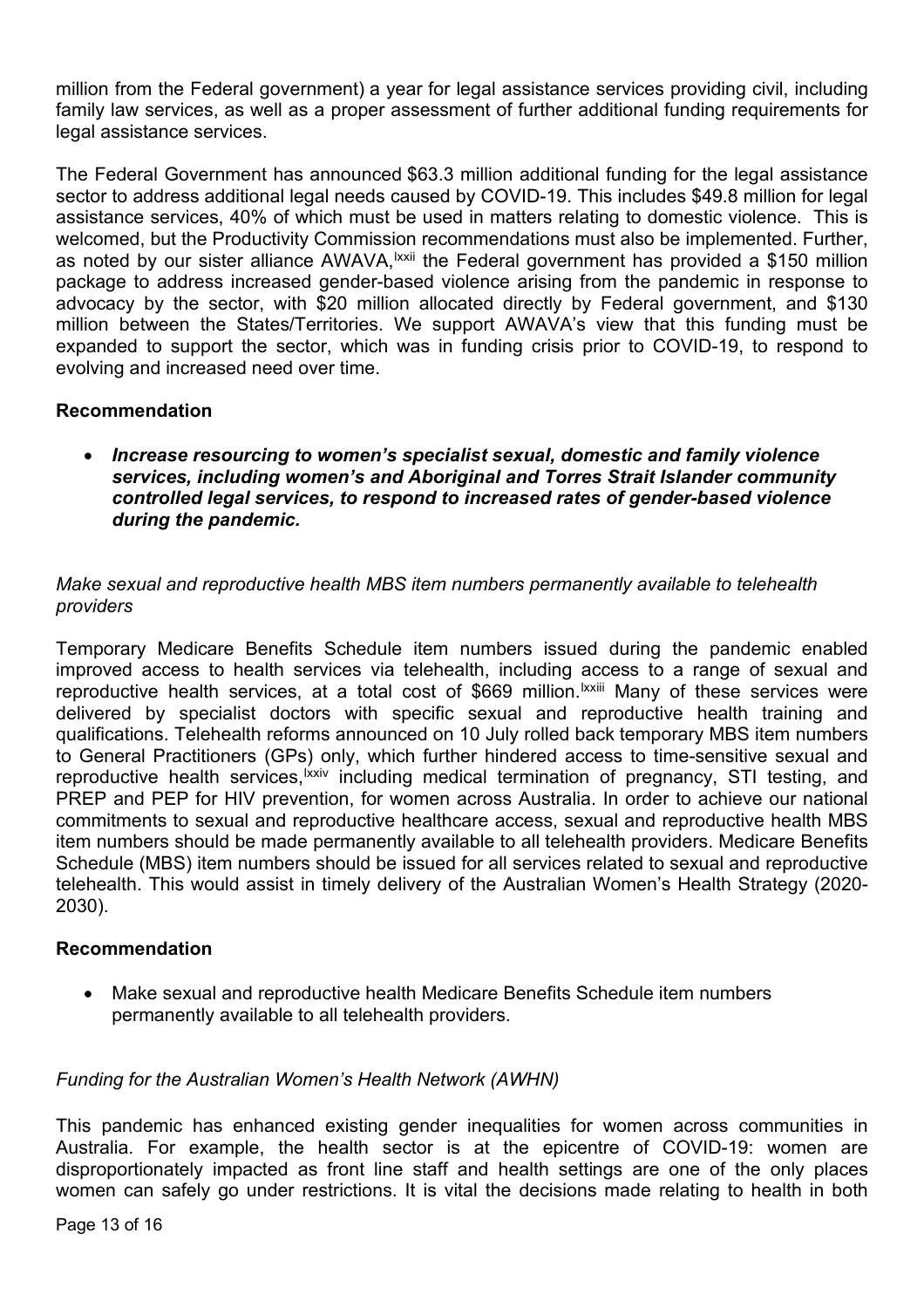these areas has a gendered analysis. A funded Australian women's health alliance would be in a much better position to provide timely, evidence-based advice to government representing the experience of women across the country. AWHN was established in 1986 as a peak body, representative of the Australian women's health sector. Since being defunded in 2014, it has operated in a voluntary capacity with no secretary or office. Despite this, AWHN is the only women led, representative national peak body for women's health in Australia. Given the current strain on health and hospital systems and the gendered implications of COVID-19, it is more important than ever to fund a national women's health peak body. Base level funding of \$300,000 per annum<sup>1xxv</sup> would enable AWHN to provide critical evidence-based advice on women's health.

#### **Recommendation**

• *Fund a national women's health peak body to provide critical, timely and evidencebased advice on health, by returning resourcing to the Australian Women's Health Network.*

#### *Renew funding for the National Women's Alliances*

The National Women's Alliances (NWAs) collectively have significant experience in providing support and commentary to government on the effects of policy on women across the country. They also have links to thousands of women across Australia, including those experiencing exacerbated marginalization as a result of the COVID-19 crisis including Aboriginal and Torres Strait Islander women and women on temporary visas. The voices and expertise of these women is critical to the effective and efficient targeting of COVID-19 recovery measures. The NWAs are a key element of the Federal Government's infrastructure for promoting gender equality and are therefore an essential tool for assisting the Federal Government to effectively target COVID-19 recovery measures to the needs of women. At present, the NWAs are funded until 23 August 2021 under the Women's Leadership and Development program, and a tender process has recently been announced for a further three year contract at the same level of funding.

We recommend the refunding of the existing six NWAs for a period of four years (July 2021 to June 2025) to permit multi-year engagement with the Federal Government on a gender aware COVID-19 recovery. ERA estimates this would cost \$7,088,010 over four years, allowing for an annual CPI increase of 2%. ERA further recommends funding for a women's alliance for women with disability, auspiced by Women with Disabilities Australia, at a cost of \$1,181,335 over four years for the same period, to permit whole-of-government engagement and which is critical considering the significant implications of COVID-19 for women with disability.

#### **Recommendation**

• *Renew funding for the six National Women's Alliances for a period of four years (July 2021 to June 2025) to permit multi-year engagement with the Federal Government which bring women's voices to the COVID-19 recovery. A women's alliance for women with disability, auspiced by Women with Disablities Australia, should also be established.*

<span id="page-13-0"></span><sup>i</sup> Goldman Sachs JBWere (2009). *Australia's Hidden Resource: The Economic Case for Increasing Female Participation*, Melbourne: Goldman Sachs JBWere, available[: https://www.asx.com.au/documents/about/gsjbw\\_economic\\_case\\_for\\_increasing\\_female\\_participation.pdf](https://www.asx.com.au/documents/about/gsjbw_economic_case_for_increasing_female_participation.pdf) 7 May 2020. ii ABS (2020)., Table 6.1 and 7,1, 49400DO002\_2020 Household Impacts of COVID-19 Survey, Monday 6 July - Friday 10 July 2020, Australia, *4940.0 -*

<span id="page-13-1"></span>*Household Impacts of COVID-19 Survey, 6-10 July 2020*, available from:

<span id="page-13-2"></span>[https://www.abs.gov.au/AUSSTATS/abs@.nsf/Previousproducts/4940.0Main%20Features206-](https://www.abs.gov.au/AUSSTATS/abs@.nsf/Previousproducts/4940.0Main%20Features206-10%20July%202020?opendocument&tabname=Summary&prodno=4940.0&issue=6-10%20July%202020&num=&view=) [10%20July%202020?opendocument&tabname=Summary&prodno=4940.0&issue=6-10%20July%202020&num=&view=,](https://www.abs.gov.au/AUSSTATS/abs@.nsf/Previousproducts/4940.0Main%20Features206-10%20July%202020?opendocument&tabname=Summary&prodno=4940.0&issue=6-10%20July%202020&num=&view=) 18 August 2020 iii Financy (2020). Women's Index: The pandemic impacts progress & timeframe to economic equality, April – June 2020, available from: [https://financy.com.au/wp-content/uploads/2020/08/FWX\\_JUN20\\_Report\\_Final.pdf,](https://financy.com.au/wp-content/uploads/2020/08/FWX_JUN20_Report_Final.pdf) 18 August 2020.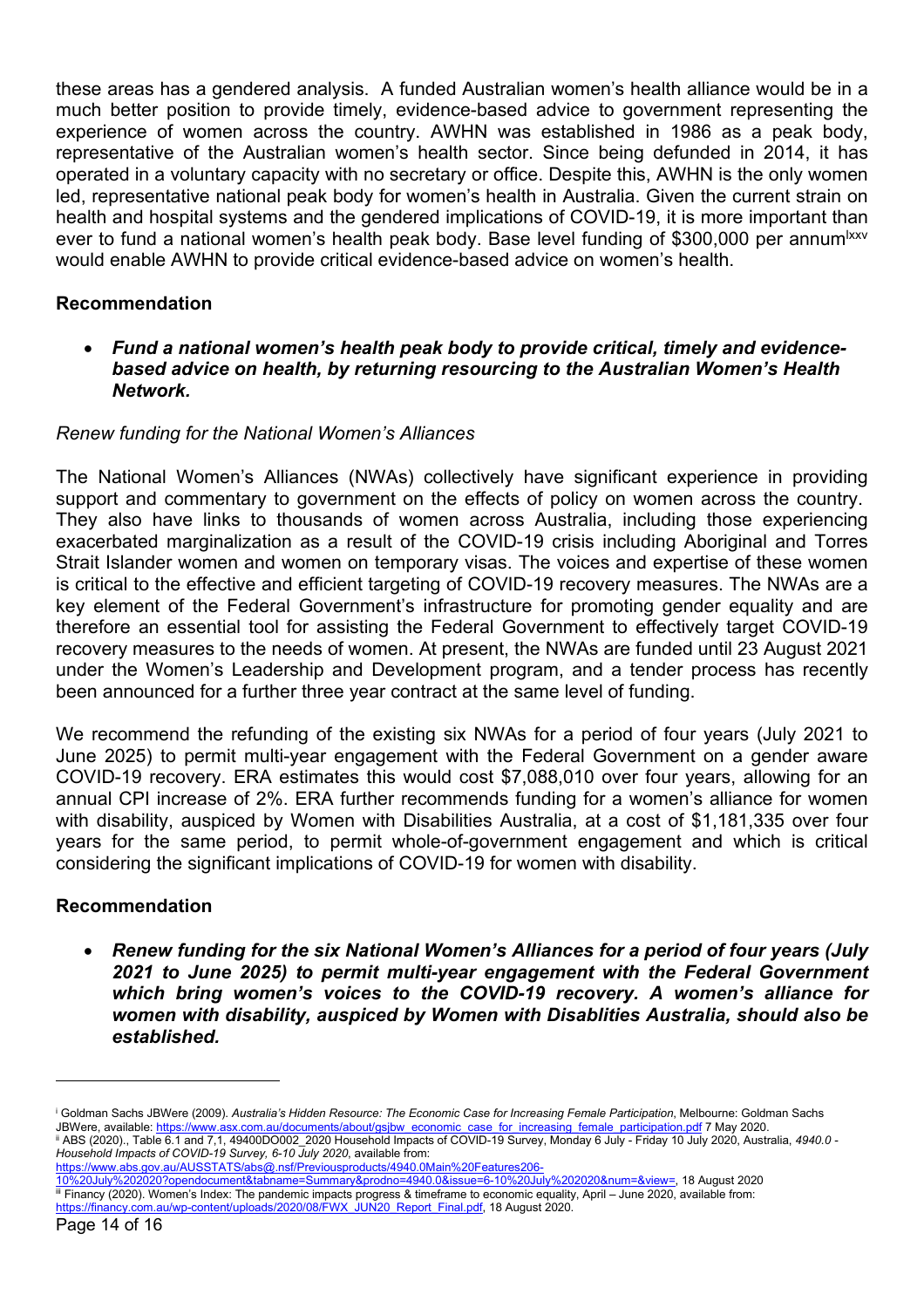<span id="page-14-0"></span><sup>iv</sup> Jericho, G. (2020). 'Past recessions have mostly smashed male-dominated industries. But not this time', *The Guardian Australia*, 18 August 2020, available from: https://www.thequardian.com/business/grogonomics/2020/a from[: https://www.theguardian.com/business/grogonomics/2020/aug/18/past-recessions-have-mostly-smashed-male-dominated-industries-but-not-this-time,](https://www.theguardian.com/business/grogonomics/2020/aug/18/past-recessions-have-mostly-smashed-male-dominated-industries-but-not-this-time)  18 August 2020.

<span id="page-14-2"></span><span id="page-14-1"></span><sup>v</sup> Hodgson, Helen. 'Superannuation and Covid-19: What does early access mean for women?', *Women's Policy Action Tank*, 20 April 2020, available: [http://www.powertopersuade.org.au/blog/superannuation-and-covid-19-what-does-early-access-mean-for-women/17/4/2020,](http://www.powertopersuade.org.au/blog/superannuation-and-covid-19-what-does-early-access-mean-for-women/17/4/2020) 27 May 2020.<br>vi ABS (2019). 'Data Cube 2. Economic security - Earnings, income and economic situation', 41 [https://www.abs.gov.au/AUSSTATS/abs@.nsf/DetailsPage/4125.0Nov%202019?OpenDocument,](https://www.abs.gov.au/AUSSTATS/abs@.nsf/DetailsPage/4125.0Nov%202019?OpenDocument) 27 May 2020.

vii Borys, Stephanie. 'Coronavirus financial concerns have young people accessing their superannuation', *ABC News*, 26 May 2020, available:

<span id="page-14-4"></span><span id="page-14-3"></span>[https://www.abc.net.au/news/2020-05-25/coronavirus-early-access-superannuation-young-people/12282546,](https://www.abc.net.au/news/2020-05-25/coronavirus-early-access-superannuation-young-people/12282546) 27 May 2020.<br>Will Daley, J., Wood, D., Coates, B., Duckett, S., Sonnemann, J., Terrill, M., Wood, T. and Griffiths, K. ( varion in this should do now. Grattan Institute, p. 15.<br>governments should do now. Grattan Institute, p. 15.<br>Williams, G., and Gissane, H. (2020). *Analysing the Gap Policy Paper: Opportunities to improve gender equality i* 

<span id="page-14-5"></span>Canberra: Equality Rights Alliance, available from: [http://www.equalityrightsalliance.org.au/publications/analysing-the-gap/,](http://www.equalityrightsalliance.org.au/publications/analysing-the-gap/) 14 August 2020.

<span id="page-14-6"></span><sup>x</sup> Joint Committee of Public Accounts and Audit, *Review of the Operations of the Parliamentary Budget Office 2019-20* accessed at

[https://www.aph.gov.au/Parliamentary\\_Business/Committees/Joint/Public\\_Accounts\\_and\\_Audit/PBOReview/Report/section?id=committees%2freportjnt%2f0](https://www.aph.gov.au/Parliamentary_Business/Committees/Joint/Public_Accounts_and_Audit/PBOReview/Report/section?id=committees%2freportjnt%2f024451%2f72780)

<span id="page-14-7"></span>2<del>4451%2f72780 [\(](https://www.aph.gov.au/Parliamentary_Business/Committees/Joint/Public_Accounts_and_Audit/PBOReview/Report/section?id=committees%2freportjnt%2f024451%2f72780)21 January 2021).</del><br><sup>xi</sup> See for example Australia's commitments under the 2030 Agenda for Sustainable Development, the 25% *by 2025* G20 agreement, and various Agreed Conclusions of the Commission on the Status of Women (CSW) - Australia committed to the establishment of gender responsive budgeting at the Federal

<span id="page-14-8"></span>level at the 63rd session of the Commission on the Status of Women in New York in 2019.<br><sup>xii</sup> As of 2017, almost half of OECD countries (15 out of 34 members) had introduced, planned to introduce or were actively consideri gender budgeting.

<span id="page-14-10"></span><span id="page-14-9"></span> $^{\text{\tiny{iii}}}$  Indicator 5.C.1 of SDGs is Proportion of countries with systems to track and make public allocations for gender equality and women's empowerment xiv Cecelia Ng, Gender Responsive & Participatory Budgeting: Imperatives for Equitable Expenditure (Switzerland: Springer International Publishing, 2015) 2. xv Rhonda Sharp in Cecelia Ng, Gender Responsive & Participatory Budgeting: Imperatives for Equitable Expenditure (Switzerland: Springer International Publishing, 2015) 6.

<span id="page-14-12"></span><span id="page-14-11"></span>xvi The Senate Standing Committee on Economics Report "A Husband is Not A Retirement Plan" recommended that the issue of effective marginal tax rates for second earners be referred to the Productivity Commission, noting the significance of women's workforce participation.

<span id="page-14-13"></span>xvii Joint Committee of Public Accounts and Audit *Review of the Operations of the Parliamentary Budget Office 2019-20,* available from

[https://www.aph.gov.au/Parliamentary\\_Business/Committees/Joint/Public\\_Accounts\\_and\\_Audit/PBOReview/Report/section?id=committees%2freportjnt%2f0](https://www.aph.gov.au/Parliamentary_Business/Committees/Joint/Public_Accounts_and_Audit/PBOReview/Report/section?id=committees%2freportjnt%2f024451%2f72780) [24451%2f72780](https://www.aph.gov.au/Parliamentary_Business/Committees/Joint/Public_Accounts_and_Audit/PBOReview/Report/section?id=committees%2freportjnt%2f024451%2f72780) 21 January 2021.

<span id="page-14-14"></span>xviii Joint Committee of Public Accounts and Audit, *Review of the Operations of the Parliamentary Budget Office 2019-20* accessed at [https://www.aph.gov.au/Parliamentary\\_Business/Committees/Joint/Public\\_Accounts\\_and\\_Audit/PBOReview/Report/section?id=committees%2freportjnt%2f0](https://www.aph.gov.au/Parliamentary_Business/Committees/Joint/Public_Accounts_and_Audit/PBOReview/Report/section?id=committees%2freportjnt%2f024451%2f72780)

<span id="page-14-15"></span>24451%2f72780 [\(](https://www.aph.gov.au/Parliamentary_Business/Committees/Joint/Public_Accounts_and_Audit/PBOReview/Report/section?id=committees%2freportjnt%2f024451%2f72780)21 January 2021).<br><sup>xix</sup> Williams, G., and Gissane, H. (2020). *Analysing the Gap Policy Paper: Opportunities to improve gender equality in Australia's public policy processes,* Canberra: Equality Rights Alliance, available from: [http://www.equalityrightsalliance.org.au/publications/analysing-the-gap/,](http://www.equalityrightsalliance.org.au/publications/analysing-the-gap/) 14 August 2020.<br><sup>xx</sup> Williams, G., and Gissane, H. (2020). Analysing the Gap Policy Paper: Oppor

<span id="page-14-16"></span>Canberra: Equality Rights Alliance, available from: [http://www.equalityrightsalliance.org.au/publications/analysing-the-gap/,](http://www.equalityrightsalliance.org.au/publications/analysing-the-gap/) 14 August 2020.

<span id="page-14-17"></span>xxi Joint Committee of Public Accounts and Audit, *Review of the Operations of the Parliamentary Budget Office 2019-20* accessed at [https://www.aph.gov.au/Parliamentary\\_Business/Committees/Joint/Public\\_Accounts\\_and\\_Audit/PBOReview/Report/section?id=committees%2freportjnt%2f0](https://www.aph.gov.au/Parliamentary_Business/Committees/Joint/Public_Accounts_and_Audit/PBOReview/Report/section?id=committees%2freportjnt%2f024451%2f72780)

24451%2f72780 [\(](https://www.aph.gov.au/Parliamentary_Business/Committees/Joint/Public_Accounts_and_Audit/PBOReview/Report/section?id=committees%2freportjnt%2f024451%2f72780)21 January 2021). xxii Boxhall, H., Morgan, A. and Brown, R. (2020). *The prevalence of domestic violence among women during the COVID-19 pandemic*. Statistical Bulletin no.

<span id="page-14-18"></span>28. Canberra: Australian Institute of Criminology, available from: https://www.aic.gov.au/publications/sb/sb/28, 14 August 2020.<br>xxiii Housing for the Aged Action Group, Social Ventures Australia (2020). At Risk: 405,000 o

<span id="page-14-19"></span>*Policy Snapshot*, Australia: HAAG, SVA, available from: [https://www.oldertenants.org.au/sites/default/files/at\\_risk\\_policy\\_snapshot\\_and\\_key\\_findings\\_web.pdf,](https://www.oldertenants.org.au/sites/default/files/at_risk_policy_snapshot_and_key_findings_web.pdf) 14 August 2020.

<span id="page-14-20"></span>xxiv PwC (2015) *A High Price to Pay: The economic case for preventing violence against women*. Victoria: Our Watch, VicHealth, available from:

[https://www.pwc.com.au/pdf/a-high-price-to-pay.pdf,](https://www.pwc.com.au/pdf/a-high-price-to-pay.pdf) 14 August 2020.<br>
xxv WWDA (2020). Increase Disability Support Pension now to deal with Coronavirus, available from: http://wwda.org.au/increase-disability-support-pension

<span id="page-14-22"></span><span id="page-14-21"></span><u>now-to-deal-with-coronavirus/</u>, 14 August 2020<br><sup>xxvi</sup> Daley, J., Wood, D., Coates, B., Duckett, S., Sonnemann, J., Terrill, M., Wood, T. and Griffiths, K. (2020). The Recovery Book: What Australian governments should do now. Grattan Institute, available from[: https://grattan.edu.au/wp-content/uploads/2020/06/Grattan-Institute-Recovery-Book.pdf,](https://grattan.edu.au/wp-content/uploads/2020/06/Grattan-Institute-Recovery-Book.pdf) 14 August 2020.

<span id="page-14-23"></span>xxvii Harmony Alliance (2020) Submission to Inquiry into the Australian Government's Response to the COVID-19 Pandemic, Canberra, available from:<br>http://harmonyalliance.org.au/wp-content/uploads/2020/08/Covid-19-Inquiry-Su XVIII WGEA (2019). Tertiary Education in Education and Training Division', WGEA Data Explorer, available from:

<span id="page-14-24"></span>[https://data.wgea.gov.au/industries/203#gender\\_comp\\_content,](https://data.wgea.gov.au/industries/203#gender_comp_content) 14 August 2020.<br>xxix Teager, W., Fox, S. and Stafford, N. (2019).

<span id="page-14-25"></span>

<span id="page-14-26"></span><sup>xxix</sup> Teager, W., Fox, S. and Stafford, N. (2019).<br><sup>xxx</sup> Goldman Sachs JBWere (2009). *Australia's Hidden Resource: The Economic Case for Increasing Female Participation*, Melbourne: Goldman Sachs JBWere, available: <u>https://www.asx.com.au/documents/about/gsjbw\_economic\_case\_for\_increasing\_female\_participation.pdf</u> 7 May 2020. xxxi Fitzimmons, C. 'Families withdraw from childcare as fees resume', *Sydney Morning Herald*, 26 July 2020, available from:

<span id="page-14-27"></span>[https://www.smh.com.au/lifestyle/life-and-relationships/families-withdraw-from-childcare-as-fees-resume-20200724-p55f8p.html,](https://www.smh.com.au/lifestyle/life-and-relationships/families-withdraw-from-childcare-as-fees-resume-20200724-p55f8p.html) 28 July 2020.<br><sup>xxxii</sup> WGEA (2019). 'Child Care Services with Social Assistance Services Subdivis

<span id="page-14-28"></span>

<span id="page-14-29"></span>[https://data.wgea.gov.au/industries/8,](https://data.wgea.gov.au/industries/8) 14 August 2020. xxxiii WGEA (2019). 'Preschool and School Education within Education and Training Subdivision', *WGEA Data Explorer*, available from: [https://data.wgea.gov.au/industries/32,](https://data.wgea.gov.au/industries/32) 14 August 2020.

<span id="page-14-31"></span>

<span id="page-14-30"></span>xxxiv ACOSS *More Bold Policy Action Needed To Recover Jobs and Incomes – ACOSS on Economic Statement 23 July 2020 accessed at [https://www.acoss.org.au/media\\_release/more-bold-policy-action-needed-to-recover-jobs-and-incomes-acoss-on-economic-statement/](https://www.acoss.org.au/media_release/more-bold-policy-action-needed-to-recover-jobs-and-incomes-acoss-on-economic-statement/) on 29/1/21* xxxv Maury, S., and Squire, S. (2019*). Good Shepherd Australia New Zealand Submission on the adequacy of Newstart and related payments and alternative mechanisms to determine the level of income support payments in Australia*, Melbourne: Good Shepherd Australia New Zealand, available from: s/Committees/Senate/Community\_Affairs/Newstartrelatedpayments/Submissions, 14 August 2020. https://www.aph.gov.au/Parliamentary\_Business/C<br>xxxvi Boxhall, H., Morgan, A. and Brown, R. (2020).

<span id="page-14-33"></span><span id="page-14-32"></span>xxxvii National Older Women's Housing and Homelessness Working Group, (2018). *Retiring into Poverty – A National Plan for Change: Increasing housing* 

<span id="page-14-34"></span>security for older women, Canberra: YWCA Canberra, 2018.<br><sup>xxxviii</sup> Australian Institute of Health and Welfare. (2019). *Homelessness and homelessness services,* available from <u>https://www.aihw.gov.au/reports/australias-</u> <u>[welfare/homelessness-and-homelessness-services](https://www.aihw.gov.au/reports/australias-welfare/homelessness-and-homelessness-services)</u>,14 August 2020.

xxxix Housing for the Aged Action Group, Social Ventures Australia (2020).

<span id="page-14-36"></span><span id="page-14-35"></span>xlABS (2020). 'Jobs by wages and sex', *6160.0.55.001 - Weekly Payroll Jobs and Wages in Australia, Week ending 18 April 2020*, available: [https://www.abs.gov.au/ausstats/abs@.nsf/Latestproducts/6160.0.55.001Main%20Features3Week%20ending%2018%20April%202020?opendocument&tabn](https://www.abs.gov.au/ausstats/abs@.nsf/Latestproducts/6160.0.55.001Main%20Features3Week%20ending%2018%20April%202020?opendocument&tabname=Summary&prodno=6160.0.55.001&issue=Week%20ending%2018%20April%202020&num=&view=) [ame=Summary&prodno=6160.0.55.001&issue=Week%20ending%2018%20April%202020&num=&view=,](https://www.abs.gov.au/ausstats/abs@.nsf/Latestproducts/6160.0.55.001Main%20Features3Week%20ending%2018%20April%202020?opendocument&tabname=Summary&prodno=6160.0.55.001&issue=Week%20ending%2018%20April%202020&num=&view=) 7 May 2020; Coates, Brendan, et al. (2020).